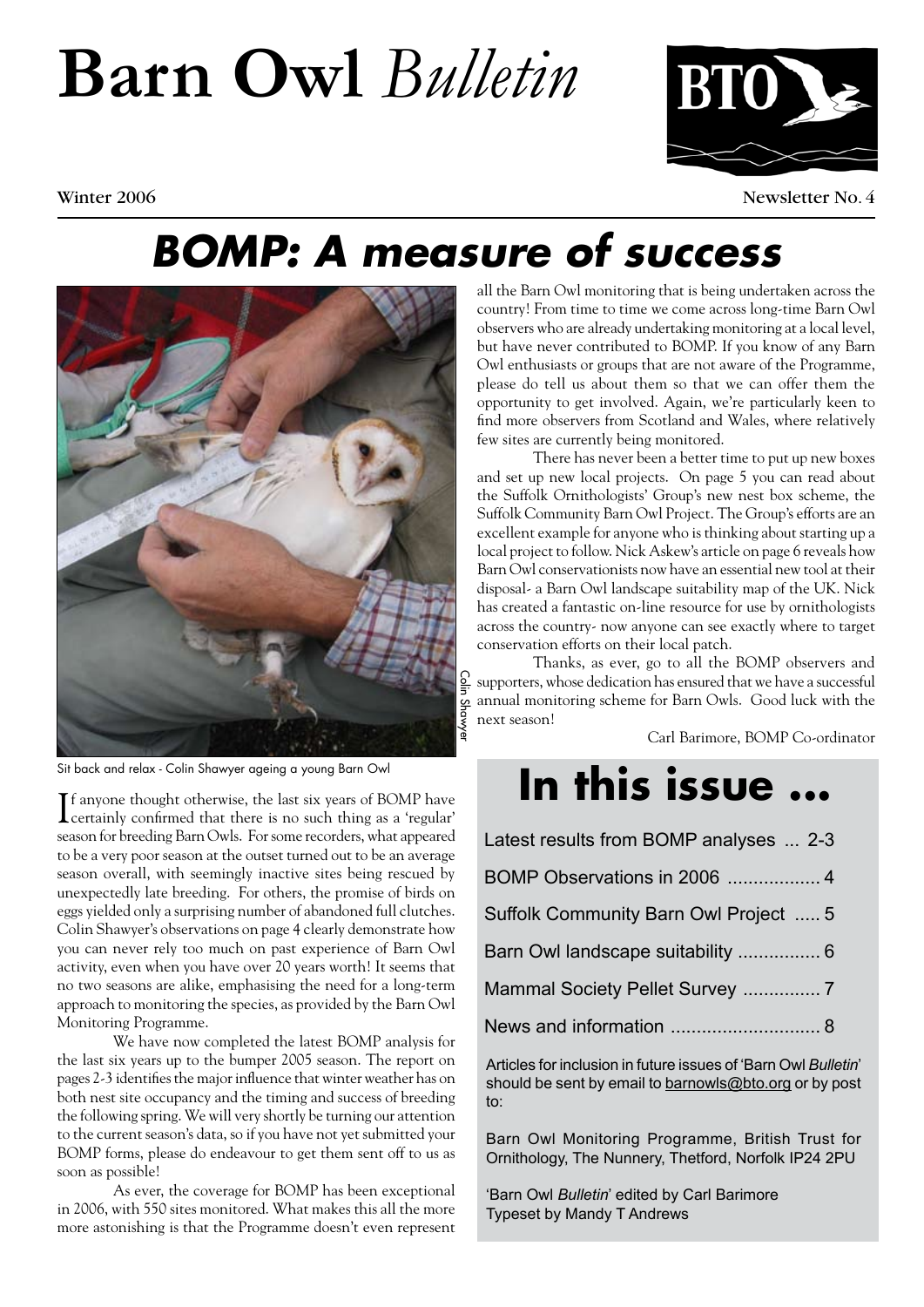### **Six of the best? Results from the latest BOMP analyses**

*Dave Leech, Humphrey Crick, Carl Barimore and Colin Shawyer report on the sixth annual analysis of the BOMP dataset.* 

Ine of the most amazing things about the Barn Owl in the  $\boldsymbol{U}$ UK is the amount of time and energy that has been invested in its conservation. It's difficult to think of any other species of bird (or any other taxonomic group, for that matter) for which the ratio of observer effort to population size has been as great, and the interest of conservationists and the general public alike shows no sign of abating. We were fairly hopeful, therefore, that when The Sheepdrove Trust provided the funding for the Barn Owl Monitoring Programme (BOMP) in 2000, it would be met with an enthusiastic response. Six years and 2,300 records from BOMP sites later (Table 1) our confidence was clearly justified, and we would like to thank everybody who has contributed records to this rapidly expanding dataset thus far.

**Table 1.** Occupancy rates at BOMP sites 2000-2006

|                  |  | 2000 2001 2002 2003 2004 2005 |  |  |
|------------------|--|-------------------------------|--|--|
| <b>WCP sites</b> |  | 159 170 198 200 200 197       |  |  |
| Network sites    |  | - 1 363 386 327 353           |  |  |
| <b>TOTAL</b>     |  | 159 171 561 586 527 550       |  |  |

The encouraging increase in coverage at BOMP Network sites in 2005, following a reduction of around 10% in 2004, was due both to the recruitment of new volunteers and to existing volunteers expanding their coverage. As in previous years, coverage in 2005 was good in the south, east and north of England (Figure 1). Although coverage is poorer in western England, Wales and Scotland, many of the sites new to the project in 2005 were located in these areas and we'll be continuing to liaise with local Barn Owl enthusiasts in the hope of expanding the BOMP Network still further over the coming year.

#### **Occupancy rates**

The proportion of boxes at which Barn Owls were recorded increased again in 2005, as did the proportion containing breeding birds (Figure 2). Of the 550 sites surveyed, Barn Owls were recorded at almost 80% and breeding was recorded at 65%, the highest figures since 2002. The ability to monitor changes in the level of occupancy of sites from year to year is one of the unique things about BOMP, and so we were keen to see whether some of the relationships identified in the previous years' analyses (see Barn Owl Bulletin No. 3) had been strengthened by the addition of another year's data.



The 2005 results suggest circles = BOMP Network sites, black **Figure 1.** Distribution of BOMP sites monitored in 2004 (grey

that winter weather conditions triangles = WCP sites).have continued to play a major role in determining whether nest sites will be occupied during the following spring. The proportion of boxes occupied by breeding pairs was lower in years when the preceding winter had been cold and wet (Figure 3). Poor



Figure 2. Annual variation in occupancy rates at BOMP sites (dotted line = presence of Barn Owls, whether breeding or roosting, continuous line = presence of breeding Barn Owls).



Prey from a nest box being weighed. Poor winter conditions may influence the availability or accessibility of small mammals.

conditions during the winter could reduce the amount of food that birds are able to find, either because rain and snow make it more difficult to hunt or because rodent mortality is greater, and the prey population therefore smaller, at lower temperatures. Cold weather will also increase the amount of energy that owls have to use to maintain their core body temperature. Increased costs and decreased food intake are likely to result in a loss of body condition, which may lead to some individuals suspending breeding until the following year rather than attempting to rear chicks and failing because they are unable to invest enough energy in incubating and provisioning them. The average weight of females caught at BOMP sites monitored by the Wildlife Conservation Partnership was certainly lower in years where the preceding winter had been wetter, suggesting that they may have been in poorer condition.

#### **Breeding success**

One of the great achievements of the BOMP scheme thus far has been the increase in submissions to the Nest Record Scheme (NRS) that it has generated (see Figure 4). In 2005, Barn Owl was fifth in the table of Nest Record Scheme species totals with records of over 1,200 individual nesting attempts sent to the BTO, beaten only by Blue Tit, Great Tit, Swallow and Tree Sparrow. Based on our most recent national population estimates of around 4,000 breeding pairs, we are currently receiving data for 10-20% of all breeding attempts each year (dependent on the prevalence of repeat broods), a truly remarkable figure.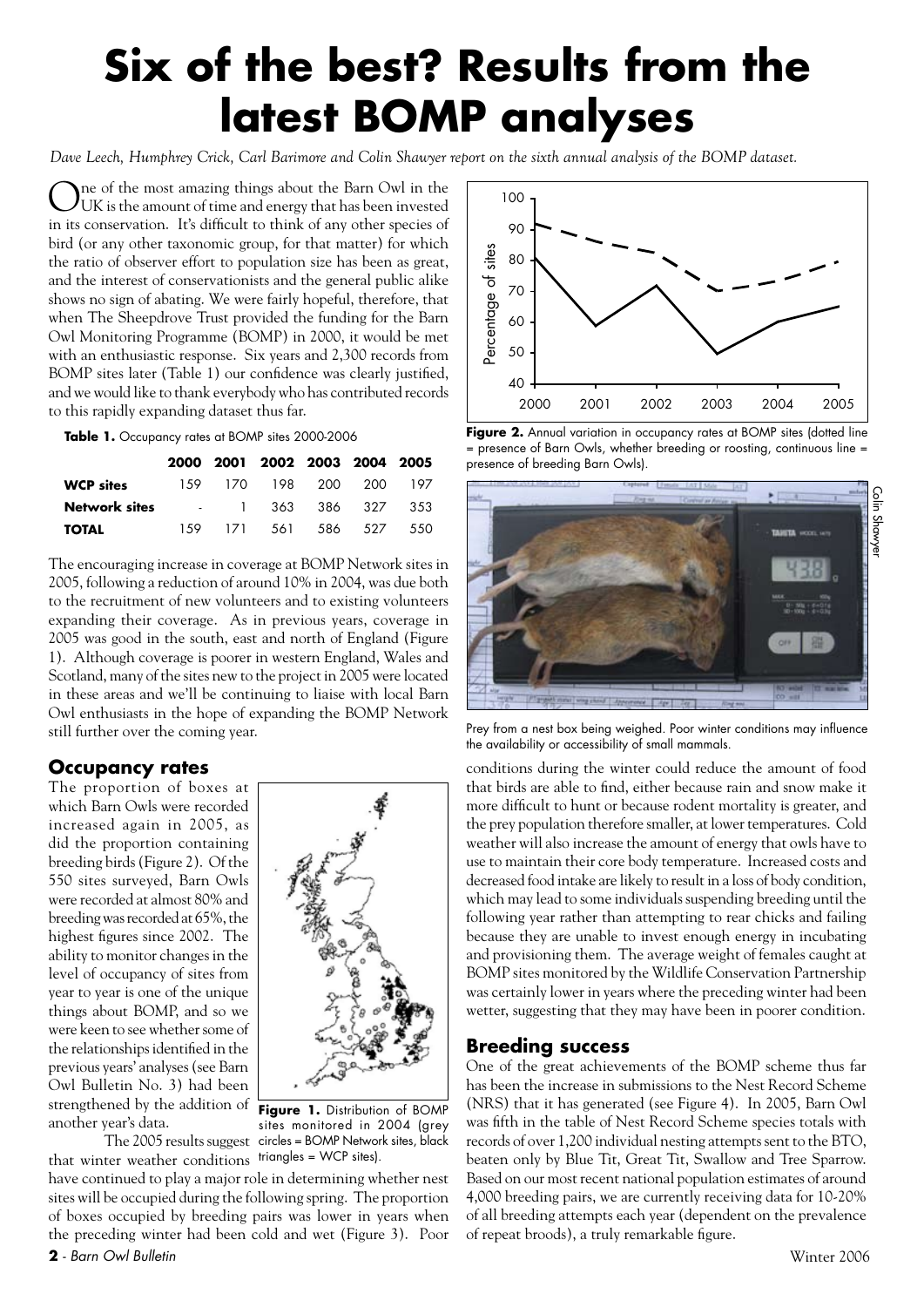

Figure 3. High levels of winter rainfall decrease the proportion of boxes containing breeding birds during the following season.



**Figure 5.** Wet winters result in delayed laying.

When the BOMP data are analysed, a significant relationship can be found between weather conditions and laying dates, with laying delayed after cold, wet winters (Figure 5). Brood sizes were also lower after inclement winters, although no significant relationship between clutch sizes and either winter precipitation or temperatures could be identified. The negative relationship between brood size and winter precipitation could also be found when analysing the NRS dataset between 1980 and 2005 (Figure 6). Delayed laying and small brood sizes could be due to the poor condition of parent birds, but could also occur if any reduction in the abundance of small mammals caused by harsh winter conditions persisted into the breeding season. Interestingly, there was no evidence that colder, wetter conditions during the breeding season itself had any negative effect on Barn Owl productivity at a national scale, although short periods of

extremely unseasonable weather are known to cause localised breeding failures.

#### **Kestrels at BOMP sites**

Barn Owls are not the only species of conservation interest that breed at BOMP sites. In 2005, 10% of BOMP sites were occupied by Kestrel, a species that, like the Barn Owl, is included on the Birds of Conservation Concern amber list (www.bto.org/psob/index.htm) due to a UK population decline of approximately 29% over the last



25 years. Worryingly, Kestrels Another species of conservation interest, the Kestrel, were also added to the NRS is regularly encountered by BOMP participants.



Figure 4. Barn Owl nest record submissions have increased significantly since the start of BOMP in 2000.



Figure 6. NRS data collected between 1980 and 2005 indicate that brood sizes are smaller following wetter winters.

Concern List in 2006 after a significant decline in brood sizes over the last 15 years had been detected. Interestingly, Kestrel occupancy rates have actually increased at BOMP sites over the past six years, but we still feel that more attention needs to be focused on this species in the future.

#### **Thank you**

We are very grateful to the Barn Owl observers who have visited sites for BOMP and to all the landowners who have allowed them access. While coverage of the UK is generally good, we would be very keen to encourage more Barn Owl enthusiasts to register sites for BOMP, particularly in Northern and South-western England, Scotland and Wales where fewer sites are currently being monitored. So if you're interested in participating or in registering additional sites, please contact us at barnowls@bto.

Tommy Holden

org (Tel. 01842 750050).

We are extremely grateful to the Sheepdrove Trust for providing funding to permit the development and operation of this urgently needed programme, and to the Wildlife Conservation Partnership for their major part in the project design, fieldwork and planning. The WCP expresses special thanks to Major Nigel Lewis for assisting them and for providing much of the data for the southwest region. Thanks to Mandy T Andrews for her help in collating and computerising the information.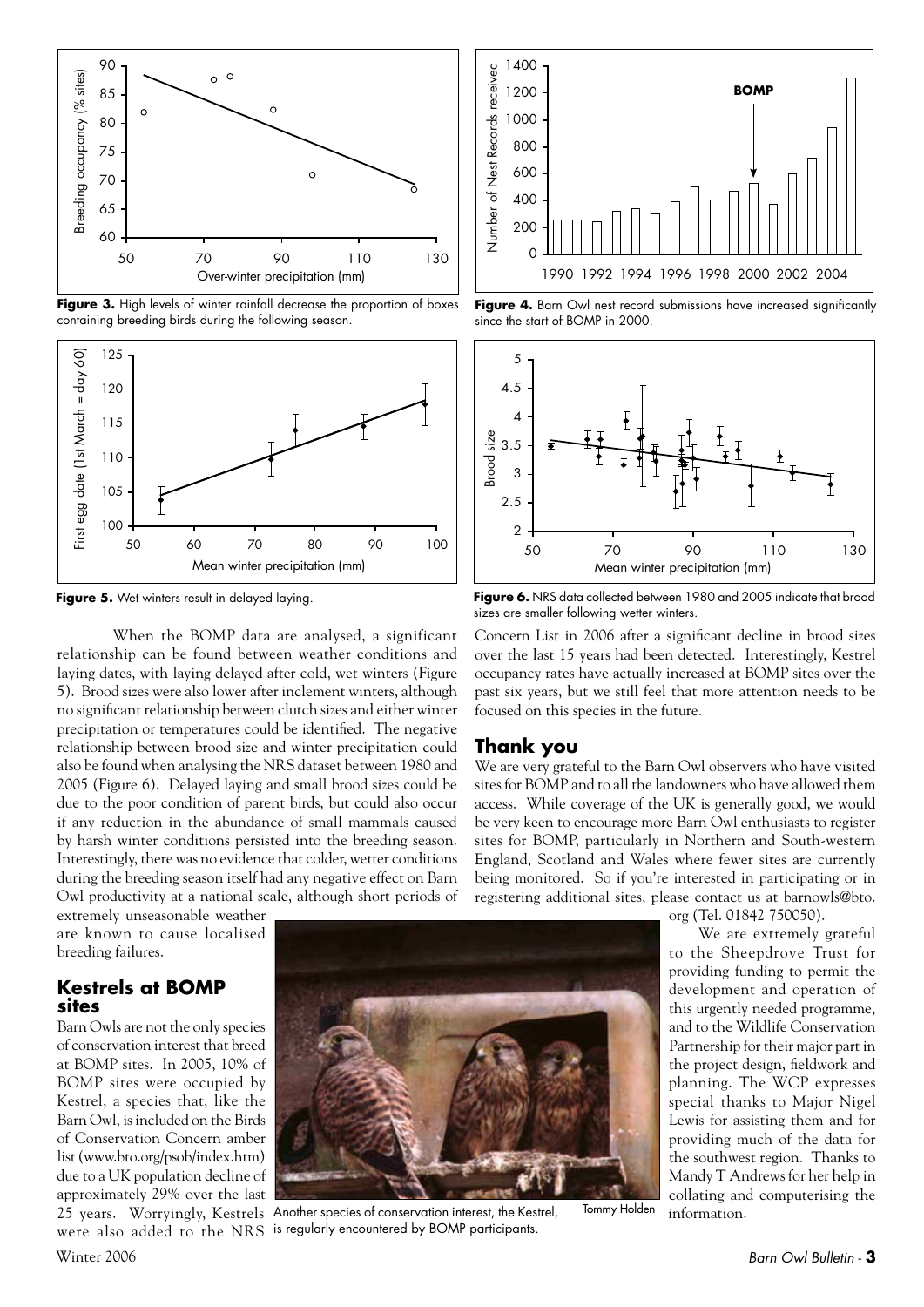### **Deserted clutches and late broods the story of 2006**

*Colin Shawyer of the Wildlife Conservation Partnership gives an account of his observations from the 200 BOMP sites covered by the WCP in 2006.*

In most years the onset of the Barn Owl breeding season is relatively easy to predict, normally occurring during a three relatively easy to predict, normally occurring during a three week period between mid-April and early-May, when the eggs are laid. In addition, the onset of laying in any one year appears to be highly synchronised throughout most of the country, taking place within a very narrow timescale of a just a few days. This predictability usually allows us to pre-plan our monitoring work, timing our first nest visits at the end of May when most clutches will have been completed and are undergoing incubation, and timing our second visits for mid-July, when the young are within a couple of weeks of fledging and basic biometrics and ringing can be carried out.

We can also attempt to predict whether Barn Owls will have a good breeding season by looking at the cyclic fluctuations of prey abundance. This year we anticipated that Field Voles would be in the low phase of their three-year cycle of abundance and that consequently breeding success in Barn Owls would be low in most regions of the country. The weather is far less predictable than vole cycles, however, and the cold, wet weather in the early spring of 2006 would have done little to help the already depleted vole population. Voles, like sheep and cattle, require the new spring growth of grass for food in order breed successfully.

Back in 2005 the breeding season began for most Barn Owls with egg laying almost a month earlier than usual, between the last week of March and the first week of April. In spite of the mild winter and predictably good vole numbers this very early start was quite unexpected.

In 2006 my first impressions were that this season was also going to be unusual, though this time for lateness, with a significant proportion of pairs throughout England showing no signs of any eggs well into May and June. Although the adult females (and most males) were not in as poor a body condition as they were in 2003, I judged that many were of insufficient weight to begin laying at the usual time.

However, a preliminary look at the 2006 data showed that, although a significant proportion of pairs failed to breed, over half of those that did laid their first egg at the usual time, between the last week of April and the first week of May. Subsequent visits to nests in June and July, though, revealed that some of these birds failed to complete their clutch, often laying just three eggs. Egg failure rates were uncharacteristically high, with some



Shrew prey predominates earlier in the year. The colin Shawyer



Deserted clutches of eggs were a common sight in 2006. Colin Shawyer

birds deserting full clutches. Analysis of the female body weights undertaken during the first nest visit of the season suggested that most of those which failed at the early egg stage had exhibited marginal or below average breeding weight.

In previous seasons, it was usually the case with Barn Owl pairs that if egg laying had not begun by the end of May it would be unlikely to occur at all. The 2006 season showed an uncharacteristically high incidence of late breeding, with some pairs not achieving breeding condition until late June, resulting in a first egg date of mid-July and eventual fledging late in October. It later became clear, however, that a proportion of these were actually repeat clutches but, because some occurred at different sites to the first nesting attempt, they were not initially recognised as repeats.

In essence, the 2006 season could be characterised in terms of food availability; by the normal presence of shrews at the nest in the early stages of breeding, an almost complete absence of voles and shrews thereafter, and an unusually large, but nevertheless in many cases insufficient, number of young rats later on. The lack of potential prey from spring to autumn 2006 was highlighted by a number of adult males, some five years old or more, which were found dead at the nest site or close to it. The very low body weights of fresh specimens clearly demonstrated that they had succumbed from starvation early in the year whilst attempting to provide food for their incubating partners or small young.

Chick mortality in the nest was high, and in some nests it occured unusually close to fledging. Consequently, fledging success was much lower than on average and young left the nest very late. In addition, large numbers of recently fledged young, between nine and eleven weeks of age, were found dead in fields after having left the nest. Judging by their low weights, these birds were probably unable to find food. By December I normally begin to find numerous juvenile Barn Owl casualties on our roads, but not so this season, which suggests that fewer fledglings have made it through to their first winter and recruitment this season may have been low.

With luck, it will be a better year for Barn Owls in 2007 as the vole population recovers in preparation for a peak in 2008. If adult survival over the next few months is good, successful breeding should resume both at traditional haunts and at newly installed nestboxes in 2007.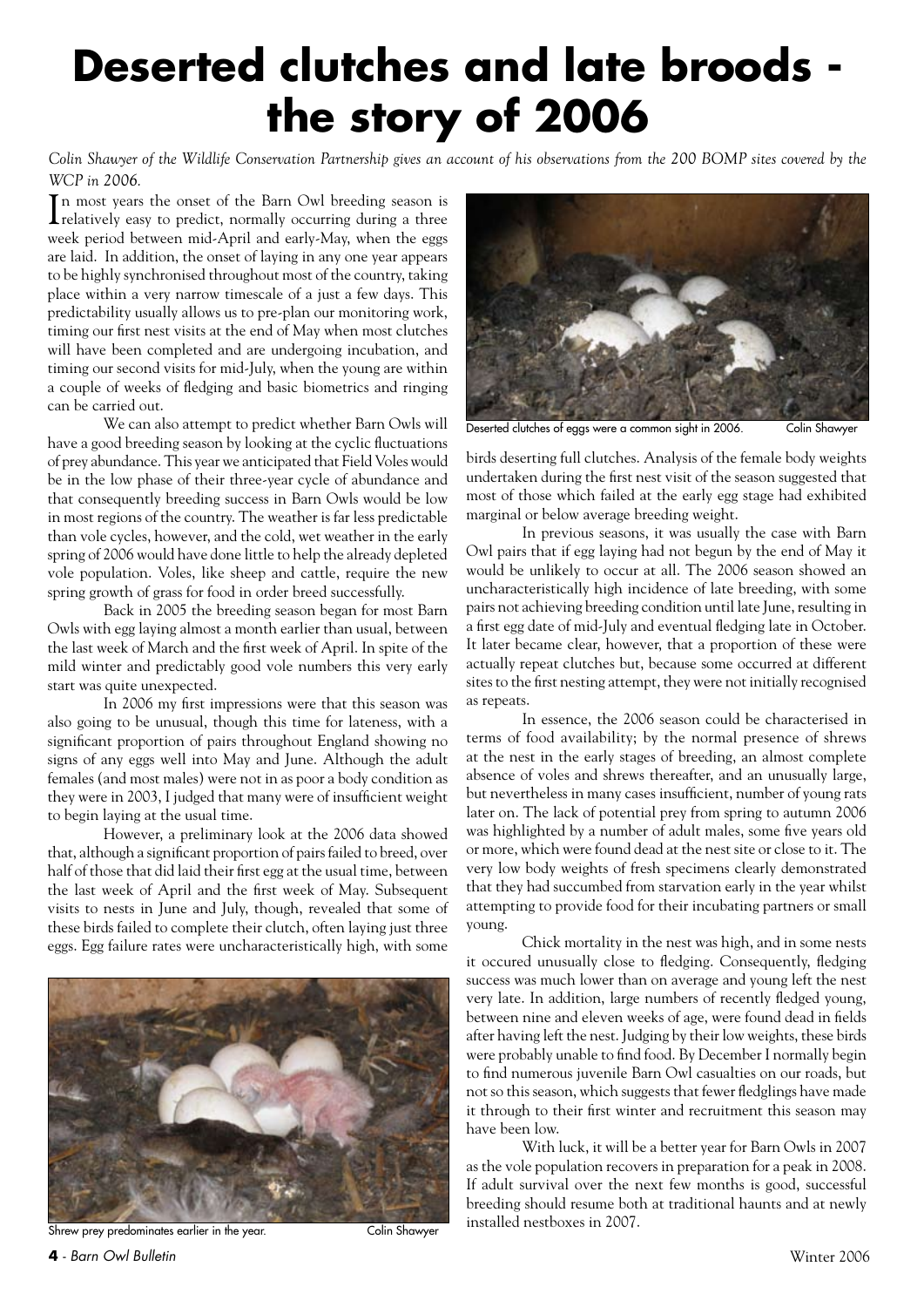### **Care in the conservation community**

*Barn Owl conservation efforts in Suffolk are being given a major boost thanks to the Suffolk Ornithologists' Group, who have set up the Suffolk Community Barn Owl Project. James Cracknell reports on the ethos of the scheme.*

The Suffolk Community Barn Owl Project (SOGBOP) was launched in early 2006 as a scheme run by the Suffolk Ornithologists' Group, a registered charity. SOGBOP represents an integrated approach to Barn Owl conservation, aiming to construct nest boxes, erect them at targeted sites and to monitor their contents for submission to both the BTO's Barn Owl Monitoring Programme and the Suffolk Biological Records Centre. We originally set a modest target of establishing and monitoring 90 nest boxes, in addition to those already erected, in five years. However, with box 101 already up at the time of writing, we have been able to increase the five-year target to 400!

Community involvement has been integral to the whole operation. The majority of our boxes are made by a Lowestoftbased organisation called SOLD (Special Objectives for the Local Disabled) with additional packs being assembled by MENCAP. The feedback from these two groups has been extremely positive, and the individuals building the boxes have greatly enjoyed being



Staff at SOLD with a finished Barn Owl nest box. James Cracknell

part of the Project. In order to give people the opportunity to get involved in monitoring the boxes, we have been providing training courses, talks and workshops for the community at very little cost.

We have never known an idea develop so quickly into a Project that is involving local, countywide and national groups. The Suffolk Community Barn Owl Project has immediately gained the respect of the statutory conservation bodies and is already the lead contributor to the Suffolk BAP (Biodiversity Action Plan) for Barn Owl. If you'd like to find out more about SOGBOP, we have our own website at http://www.sogbop.org.uk/, on which we post regularly updated news and information on the Project and how to get involved with it.

### **The Suffolk Barn Owl Seminar**

On November 4th 2006, Barn Owl enthusiasts flocked to BTO Headquarters in Thetford to attend the inaugural Suffolk Barn Owl Seminar, organised by the Suffolk Community Barn Owl Project (SOGBOP). Over 60 delegates attended, the majority of whom were from Suffolk, though key representatives from Norfolk, Essex and Cambridgeshire were also present, along with those involved in Barn Owl conservation at a national level. Over the course of the day, a series of ten short talks, ably chaired by Nick Carter of the BTO and Adam Gretton of Natural England, were presented in the new conference facilities at The Nunnery. The programme was designed to cover all aspects of Barn Owl conservation, from tips for monitoring nests to details about changes in agricultural policy.

The conference was kick-started with a presentation by Steve Piotrowski, Suffolk Ornithologists' Group president, about the way in which he and his associates had taken the idea of SOGBOP and turned it into reality at a staggering rate. David Wilkin presented an equally inspirational account of the NE Essex/Stour Valley Barn Owl Project that he has set up in his local area. Both talks showed just what can be achieved by the hard work and determination of interested members of the local community and Jason Ball's presentation about the Barn Owl Conservation Network, of which he is the UK coordinator, demonstrated ways in which this sort of information could be disseminated amongst interested amateurs and professionals at a national level.

Mary Norden, the Suffolk Biodiversity Coordinator, expanded our knowledge of Biodiversity Action Plans for Barn Owls and ways in which information on populations collected by delegates can feed back into the plans. Monica O'Donnell, from Natural England, guided us through a sea of acronyms to uncover the details of the various agri-environment schemes in which farmers are able to participate and their potential impacts on Barn Owls. The legislative aspect of Barn Owl conservation was addressed by Jez Blackburn, the BTO's Licensing Officer, who gave details of Schedule 1 Licensing and the law, while Julie Finnis outlined the process of Barn Owl rehabilitation that takes place at the Suffolk Owl Sanctuary where she works.

Colin Shawyer, of the Wildlife Conservation Partnership (WCP), shared his extensive knowledge in a veritable tour de force, giving two separate talks, the first an overview of his experience of monitoring Barn Owls over the past 20 years and the second a more specific presentation on the way in which he's used the data collected to trial methods for aging and sexing individual birds. This linked nicely to Dave Leech's presentation on the latest results from the BTO's Barn Owl Monitoring Programme, now in its sixth year and in which Colin and the WCP have been heavily involved.

The whole event was an outstanding success and a testament to what can be achieved when a room full of enthusiastic, motivated, and in some cases obsessive, individuals are brought together under one roof – congratulations to all involved and lets have another one soon!

*Dave Leech*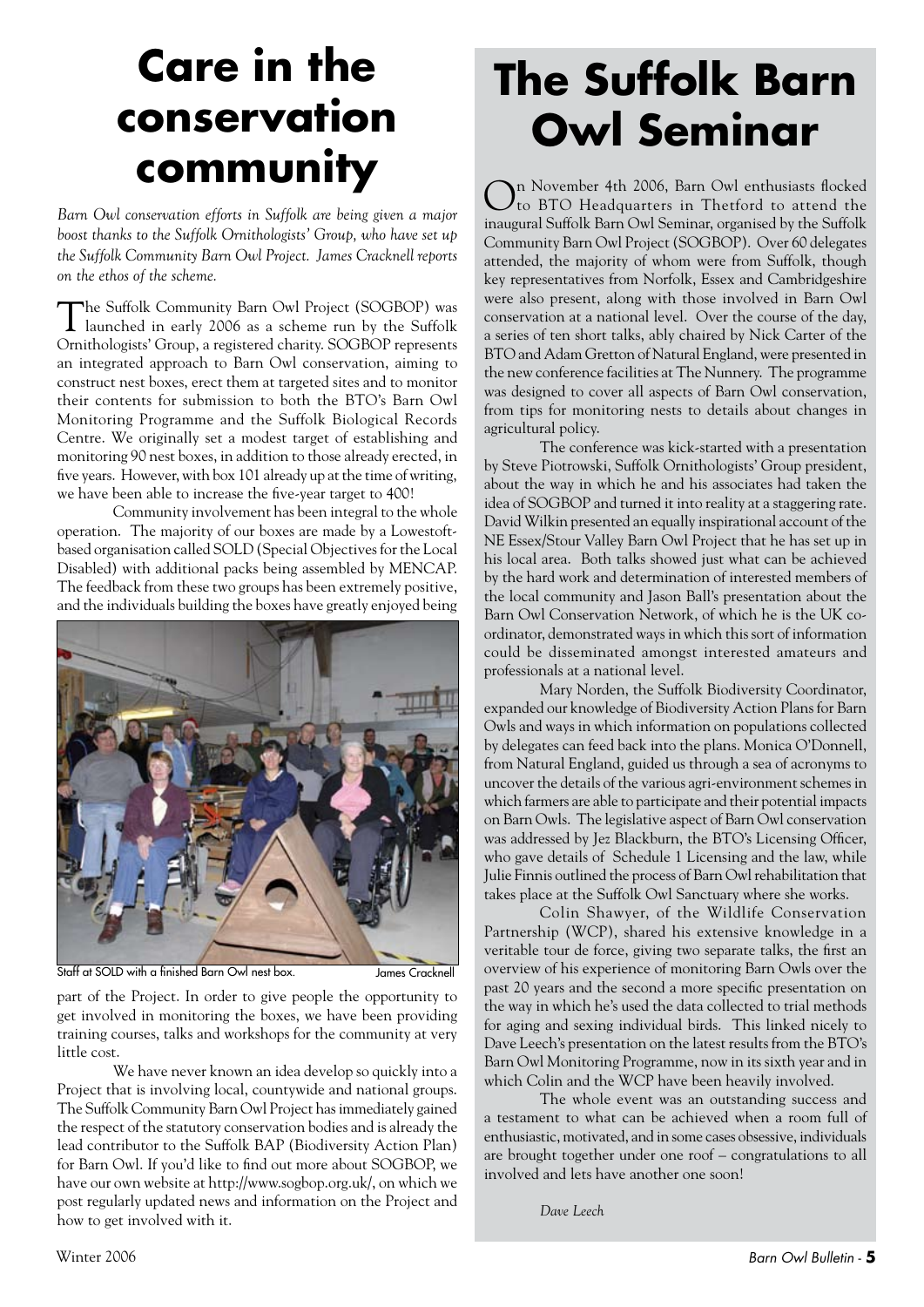

### **Where to put nest-boxes? How much habitat?...**

*Further to the article in the last Barn Owl Bulletin, Nick Askew (University of York) reports the results of his final years work studying Barn Owl habitat associations and landscape suitability.*

Phew… Hopefully by the time you read this article I will have finished my PhD and will be breathing a big sigh of relief after four years of very interesting and challenging work. I have been primarily studying the habitat requirements of Barn Owls and over the last year I have worked alongside the Barn Owl Trust (BOT), Environment Agency (EA), Natural England and RSPB to study the Barn Owl at a country-wide scale to aid conservation plans. The specific aims of this work have been to:

- Produce landscape suitability maps to aid conservation targeting.
- Compare habitat associations within different landscape types.
- Produce a new Barn Owl advisory leaflet.
- Publish the results on the BOT website.

In order to achieve these goals I have relied heavily upon local Barn Owl nesting data, sent to me by many enthusiastic conservationists - so without your input the project wouldn't have happened at all! Following appeals, I received details from a staggering 1,521 nest-sites so I needn't have worried. But what have I done with this information and how may it help you?

#### **Landscape suitability maps**

I linked nest-site data with information about their location taken from national datasets. For example, for each nest-site I obtained data on the altitude, winter climate, slope, distance to major roads and amount of different habitat types available. I could then look for differences between successful Barn Owl breeding territories and sites never used for breeding. This allowed me to better understand what determines the suitability of a location for Barn Owls. More importantly, it allowed me to then predict the suitability of all other locations for Barn Owls in Britain, producing a 'landscape suitability map'.

I have now produced 10 regional landscape suitability maps, covering the whole of mainland Britain. All of these maps can be downloaded (in full colour) from the BOT's new website; simply by downloading the map for your region, you can zoom in and take a look at the lanscape suitability of your local patch.

An example map for the North East of England is provided in Figure 1. As shown in the inset image, each 10 km OS square is clearly labelled and each cell within represents a 1 km square. The colour of each square denotes its suitability for Barn Owls. For example, on the inset image of 10km square NZ51, the north-eastern 1 km squares are more suitable for Barn Owls than the south-eastern squares. Also shown on the maps are rivers and canals (lines) and all locations within 1 km of a major road (hatched areas). It is hoped that these maps may prove useful for Barn Owl conservation groups wishing to find the best locations to target their nest-boxes.

#### **Habitat associations**

Also as part of the study, I split Britain into three different landscape types - Arable, Pastoral and Mixed - and then compared habitat associations of successful nest sites between different agricultural areas. So what did I find?

The results showed that successful Barn Owl nests are primarily associated with lowland areas of arable and horticultural

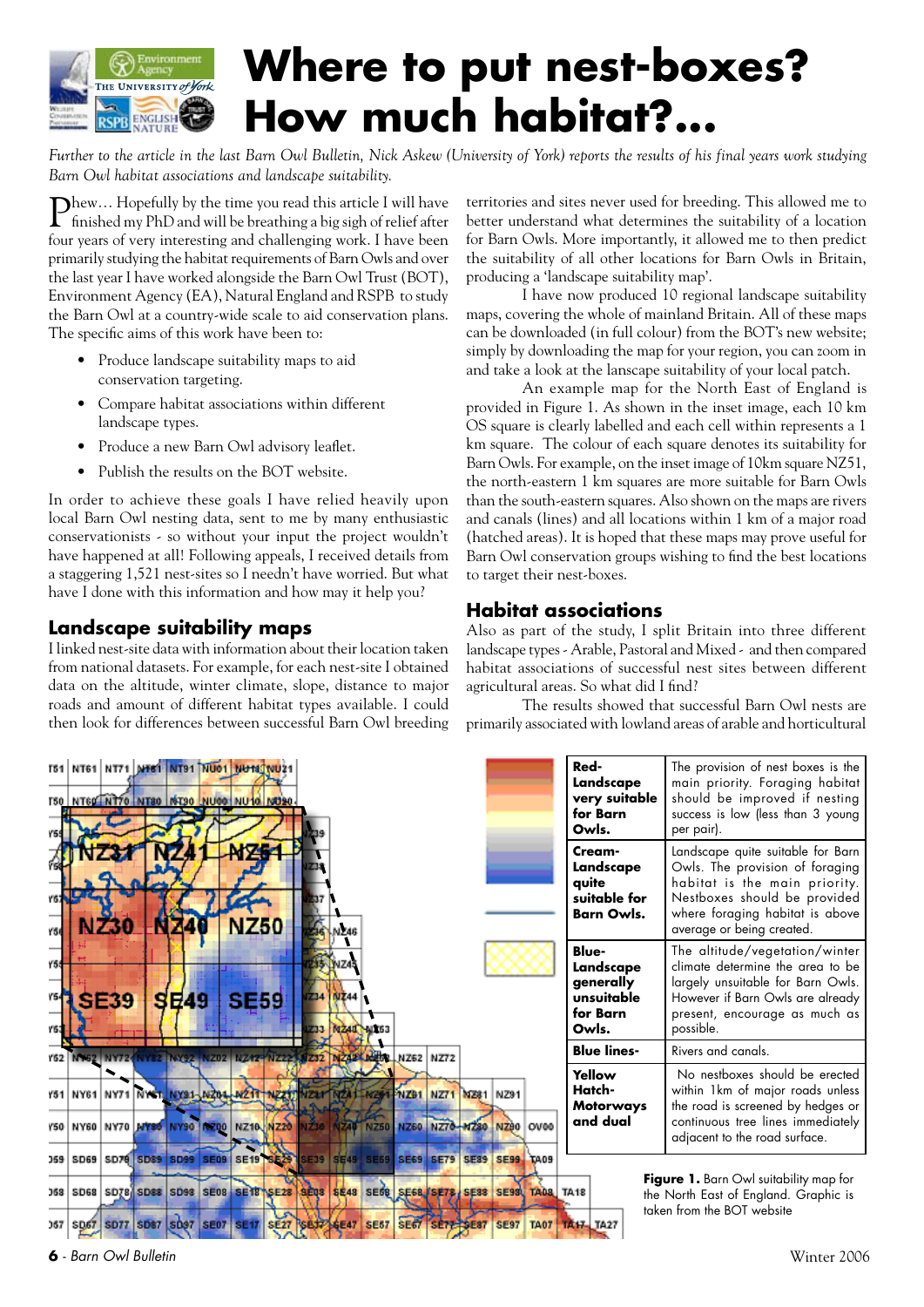

Margins in mixed arable landscapes provide good quality habitat.

usage and also pastoral habitats. These relationships were strongest in England and Wales. So, if you have arable or horticultural landscapes in your area they could be some of the best locations for Barn Owls. Of course, it is unlikely that Barn Owls hunt directly where crops are grown or where livestock are grazed. I suggest instead that lowland landscapes indirectly provide hunting opportunities for Barn Owls in the form of prey-rich, rough-grassfilled margins.

I then compared the quantity of rough grass available around Barn Owl breeding sites in the three different landscape types. Interestingly, estimates of rough grass availability were twice as high in pastoral landscapes than in arable or mixed agricultural regions. Perhaps, then, the earlier results are explained by the margins in mixed landscapes being better quality for small mammals than are the grazed margins in a pastoral setting.

These results help us better answer some fundamental questions relating to Barn Owl conservation. How many times have you been asked "how much habitat do Barn Owls need?". It seems that the landscape type may be an important part of the answer. As a result of this work I can provide new estimates of required habitat size that are specific to the landscape type, as follows:

- **Pastoral Landscapes** Barn Owls require 31 - 47 ha of rough grassland
- **Arable Landscapes**  Barn Owls require 14 to 21 ha of rough grassland
- **Mixed Landscapes** Barn Owls require 17 to 26 ha of rough grassland

#### **And finally...**

The project highlighted the supreme importance of data collected by volunteers; only when larger amounts of data were analysed did the results become significant. The results of this work will soon be available as a free leaflet from the RSPB and BOT. The landscape suitability maps and more information relating to habitat requirements in different landscape types can be downloaded now from www.barnowltrust.org.uk. If you would like to know more about the project, please email me at: nickaskew@gmail.com.

#### **Thank you...**

I wish to thank D & F Ramsden (BOT), R Martin (EA) & R Saunders (EN) for financial support. For academic guidance I would to thank Prof. J Searle, Dr. B Anderson & C Shawyer. For spending time collating and sending data I would like to thank: the Barn Owl Trust; J Holden; H & M Cottam; B Wright & J Wild; D Brown, R Dafydd & S Whitehead; G Ellis & H Broughton; J Lightfoot & G Bishton; D Hodgson & P Wilkinson; P Willet; J Middleton; J Smith; A Levitt & N Atkinson; R Leigh; G Shaw; S Harris; & S Huddleston.



### **Show your bones**

*Back in the 2003 edition of Barn Owl Bulletin, Alisdair Love told us about the Mammal Society's long-running pellet survey. Following on from that article, he here gives an update on the survey's progress and findings so far…*

Now in its 14th year, the National Pellet Survey has been set up to investigate variations in owl diet with locality and habitat over time. We use this information to study the distribution of small mammal prey species and variations in their availability both seasonally and annually. The survey results also produce a dataset with which similar surveys can be compared. A paper has already been published comparing the results of this survey with those of an earlier survey (R.A.Love *et al*, 2000).

To date, pellet batches have been received from 303 locations throughout the country, including some contributions from readers of our last article in Barn Owl Bulletin. Over 39,000 pellets have now been analysed, from which over 142,000 prey items have been recovered. These include 21 identified species of small mammal, as well as bird, reptile and amphibian prey items.

So far, the survey has identified the Field Vole (*Microtus agrestis*), Common Shrew (*Sorex araneus*) and Wood Mouse (*Apodemus sylvaticus*) as the three main prey species in that order of importance, contributing 79.6% of the prey items. Adding the combined percentage contribution from three other small mammal prey species –Pygmy Shrew (*Sorex minutus*), Bank Vole (*Clethrionomys glareolus*) and Harvest Mouse (*Micromys minutus*) – accounts for 96.5% of the total prey items.

To continue with its success, the survey needs new contributors and we are particularly keen to receive pellet batches from under-represented areas in the north of England, and in Scotland and Wales. To take part in the survey, you simply need to be able to collect owl pellets and send them in to the Mammal Society! Ideally, batches of pellets should be collected and sent to us for analysis monthly, with the site being cleared of all pellets at each inspection to ensure the period covered by a pellet batch is known. This method enables the seasonal change in the availability of the prey species to be investigated. If monthly collections are not possible then collections over any period would still be very welcome and the larger the sample size the better. Pellet batches should be placed in a polythene bag inside a jiffy pack or a suitable box and posted to the address below. A note should be placed outside the polythene bag identifying the collection date and location, including the grid reference (location details can be kept confidential if required). In exchange for your contribution, you will receive a report detailing the contents of each pellet batch together with brief comments on any findings of interest.

The National Owl Pellet Survey is a great opportunity for those of you who want to find out that little bit more about the owls you are monitoring. For further information about the survey, please contact the Mammal Society at the following address: Mr R.A.Love, 4 Laurel Way, Totteridge, London N20 8HP. Or visit the Mammal Society website at http://www.abdn.ac.uk/mammal/

*Reference: R.A.Love et al (2000) Changes in the food of British Barn Owls (Tyto alba) between 1974 and 1997. Mammal Review,*  **30***, 107-129.*